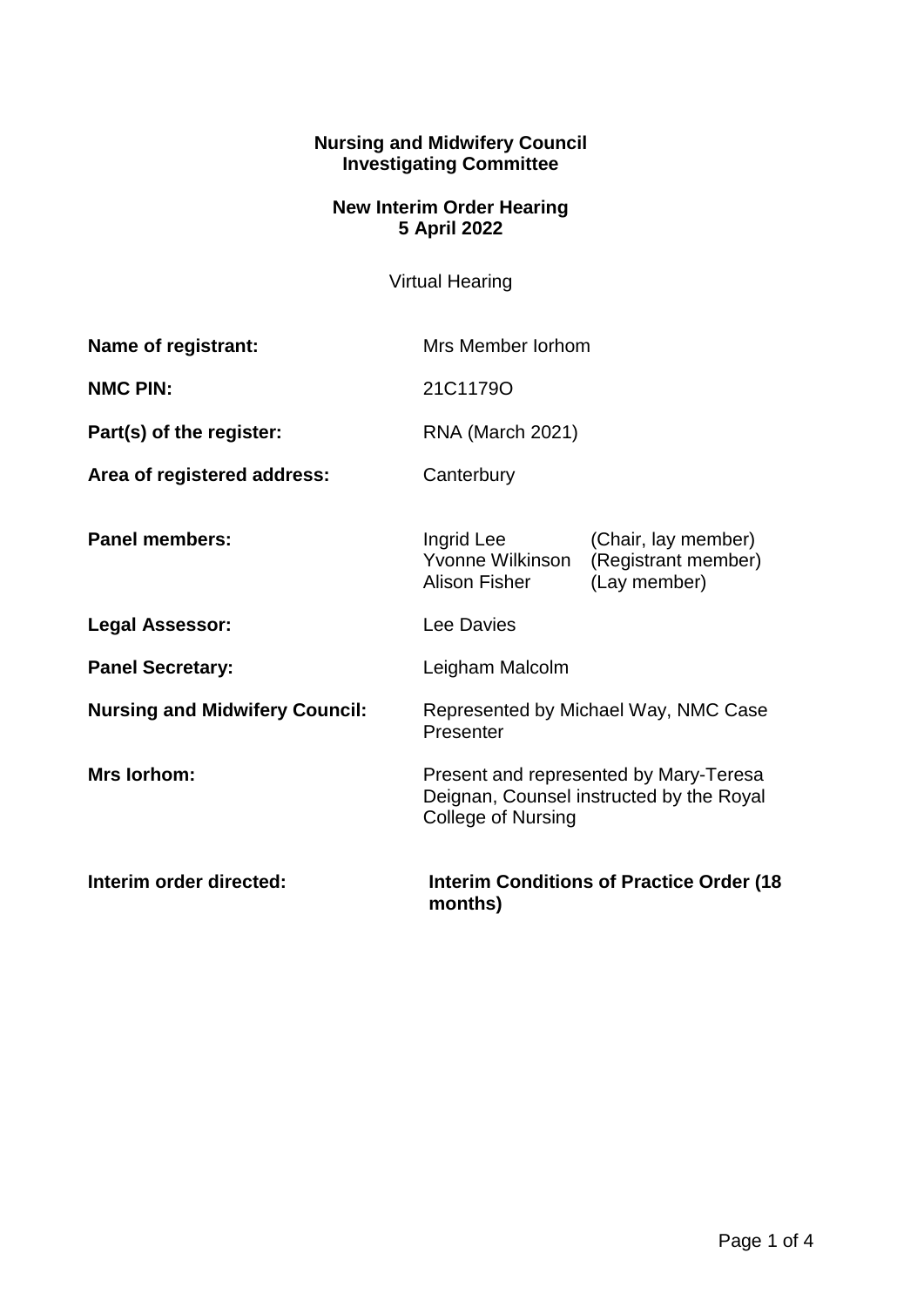## **Decision and reasons on interim order**

The panel determined that the following conditions are proportionate and appropriate:

*'For the purposes of these conditions, 'employment' and 'work' mean any paid or unpaid post in a nursing, midwifery or nursing associate role. Also, 'course of study' and 'course' mean any course of educational study connected to nursing, midwifery or nursing associates.*

- 1. You may only work as a registered nurse for a single employer;
- *2.* You must ensure that you are supervised by another registered nurse any time you are working. Your supervision must consist of working at all times while being directly observed by a registered nurse;
- *3.* You must meet with your line manager, mentor or supervisor every month to discuss your clinical practice in relation to:
	- *i.* the management and administration of medications;
	- *ii.* record keeping;
	- *iii.* communication;
	- *iv.* the escalation of patient concerns.
- *4.* You must provide a report from your line manager, mentor or supervisor to the NMC, prior to any review hearing, in relation to:
	- *i.* the management and administration of medications;
	- *ii.* record keeping;
	- *iii.* communication;
	- *iv.* the escalation of patient concerns.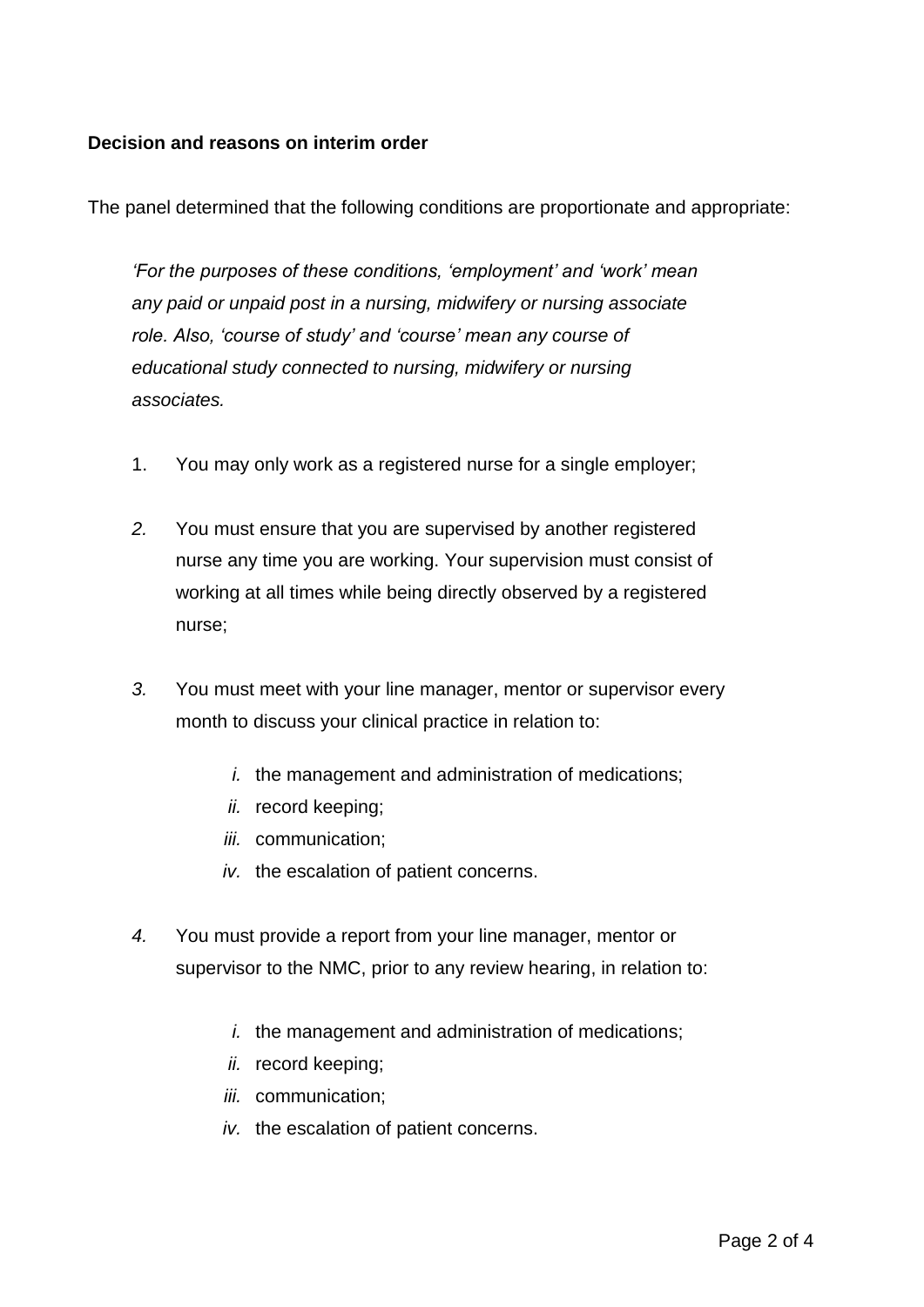- *5. You must keep us informed about anywhere you are working by:* 
	- *a) Telling your case officer within seven days of accepting or leaving any employment.*
	- *b) Giving your case officer your employer's contact details.*
- *6. You must keep us informed about anywhere you are studying by:* 
	- *a) Telling your case officer within seven days of accepting any course of study.*
	- *b) Giving your case officer the name and contact details of the organisation offering that course of study.*
- *7. You must immediately give a copy of these conditions to:* 
	- *a) Any organisation or person you work for.*
	- *b) Any agency you apply to or are registered with for work.*
	- *c) Any employers you apply to for work (at the time of application).*
	- *d) Any establishment you apply to (at the time of application), or with which you are already enrolled, for a course of study.*
- *8. You must tell your case officer, within seven days of your becoming aware of:*
	- *a) Any clinical incident you are involved in.*
	- *b) Any investigation started against you.*
	- *c) Any disciplinary proceedings taken against you.*
- *9. You must allow your case officer to share, as necessary, details about your performance, your compliance with and / or progress under these conditions with:*